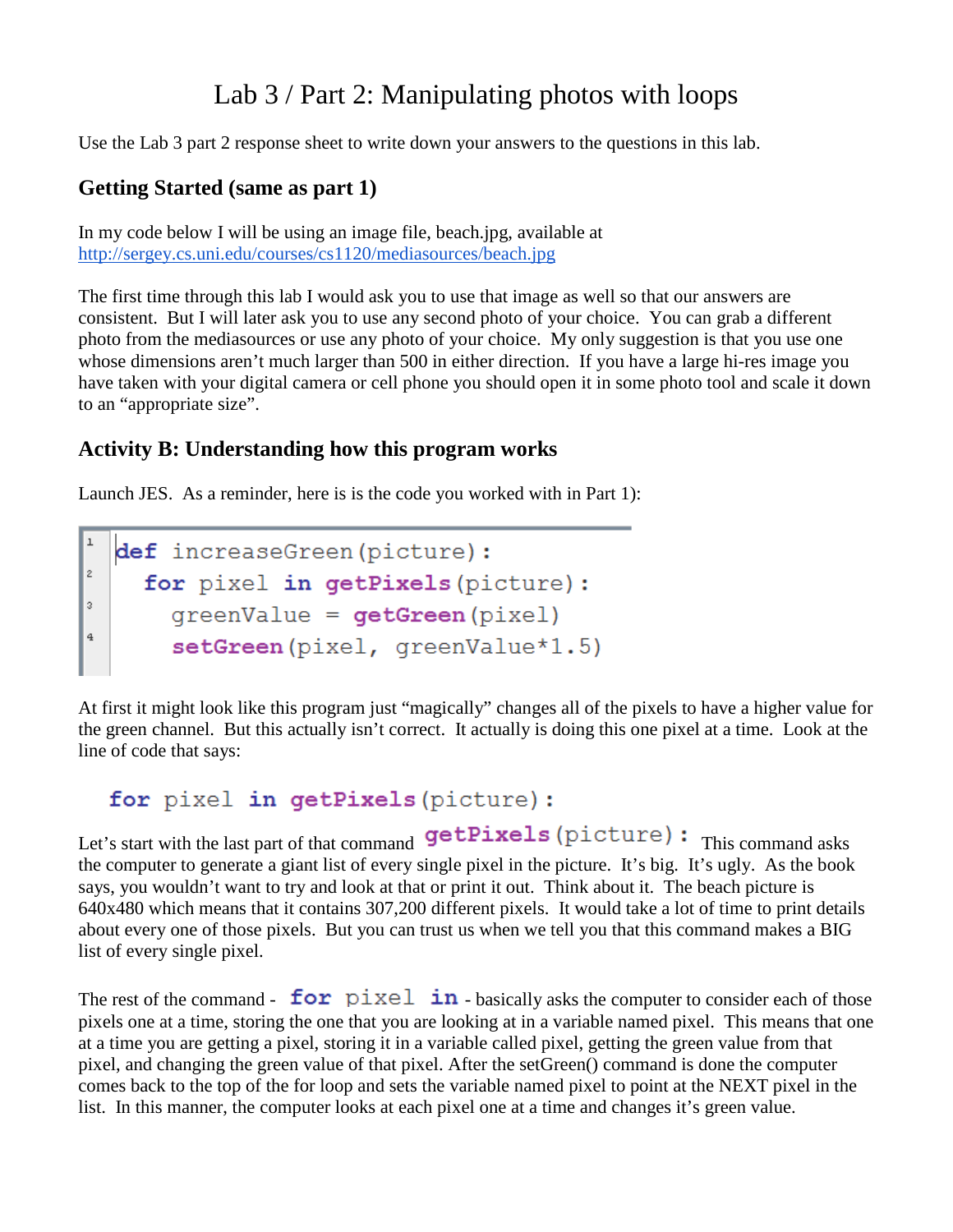While **I don't recommend** doing this very often, I do like to have you do the following once in a while so that you can understand what is going on.

Type the following modified program into the Program Area of JES, save it as a "lab3b.py" and load it.

```
def increaseGreen(picture):
 counter = 0for pixel in getPixels (picture) :
    greenValue = qetGreen(pixel)setGreen(pixel, greenValue * 1.5)
    if counter % 1000 == 0:
      repaint (picture)
    counter += 1
```
Notice what this change does. Without the counter, it would ask the computer to repaint the picture after EVERY SINGLE change that is made. In other words, we are going to repaint the beach picture 307,200 times. I have added the counter so that we don't have to wait minutes (hours?) for the program to execute – i.e., the picture is repainted every 1000<sup>th</sup> iteration. You can see why I wouldn't want you to do this very often, but by doing it once in a while you can see what is happening.

Run this code by typing:



It may take a few seconds before you see anything happening. You should notice that the photo is changing one row at a time. (When you get bored of watching this change you can press the "stop" button which is on the right side of the screen on the bar between the Program Area and the Command Area).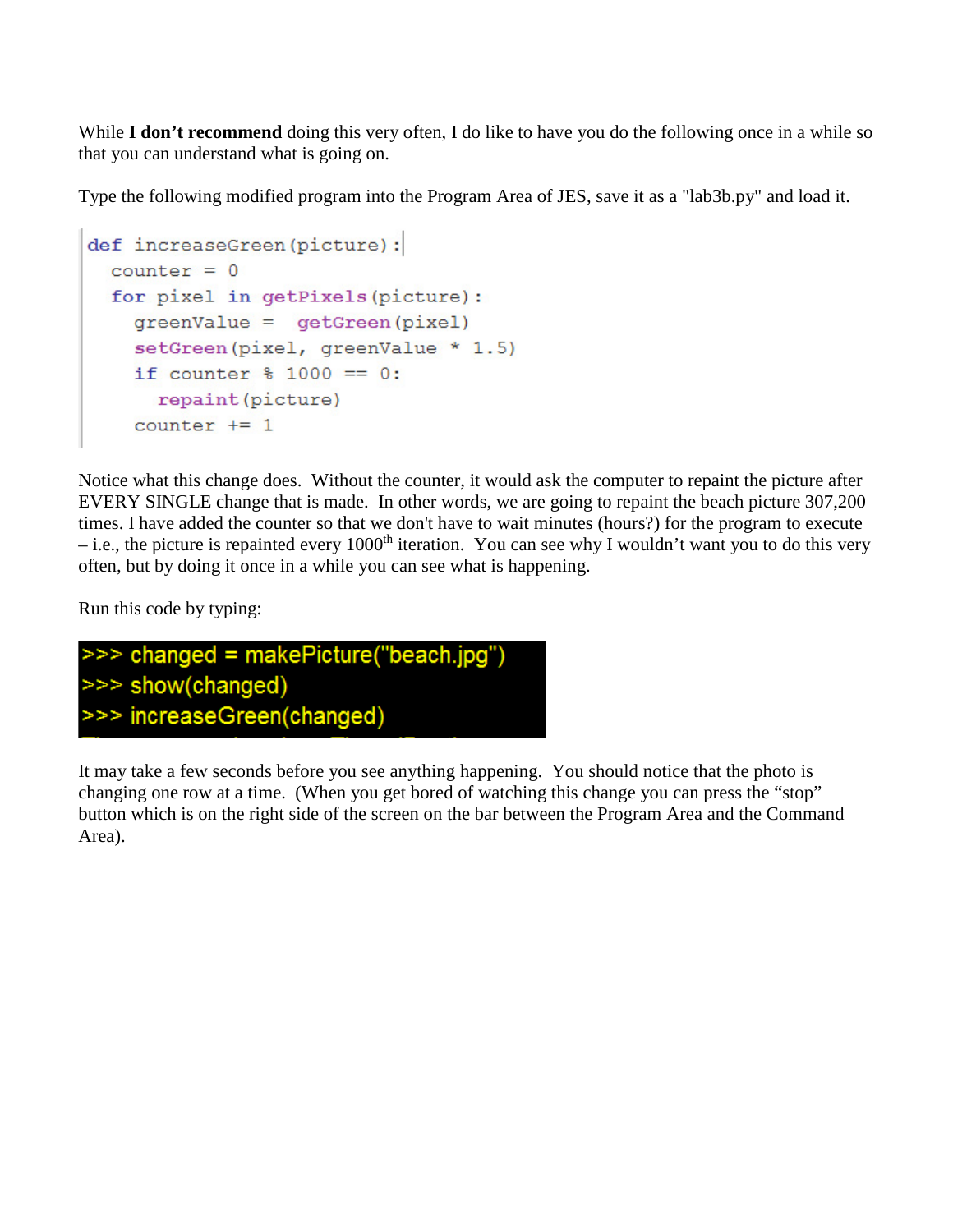## **Activity C: Exploring some mystery functions**

Begin by simply READING the program shown below:

```
def mysteryMethod1(picture):
\overline{7}for pixel in getPixels (picture) :
\circredValue = getRed(pixel)g
       setRed(pixel, redValue*0.5)
```
**[Q9]** What do you PREDICT this code will do?

After you make your prediction, enter the program into lab3b.py, save, and load. Fix any typos you may have made. Run the program and see what actually happened by doing something like:

```
>>> changed = makePicture("beach.jpg")
>>> mysteryMethod1(changed)
>>> original = makePicture("beach.jpg")
>>> explore(original)
>>> explore(changed)
```
**[Q10]** What did the code ACTUALLY do? How did you verify this?

**[Q11]** mysteryMethod1() is a bad name. It doesn't tell us anything about what this does. What would be a better name?

Now let's repeat this process with some other mystery methods…

Begin by simply READING the program shown below:

```
\mathtt{l}\mathtt{l}def mysteryMethod2(picture):
12\,for pixel in getPixels (picture) :
13\,setRed(pixel, getRed(pixel)*0.5)
14
```
**[Q12]** What do you PREDICT this code will do?

**[Q13]** What did the code ACTUALLY do? How did you verify this?

**[Q14]** mysteryMethod2() is a bad name. It doesn't tell us anything about what this does. What would be a better name?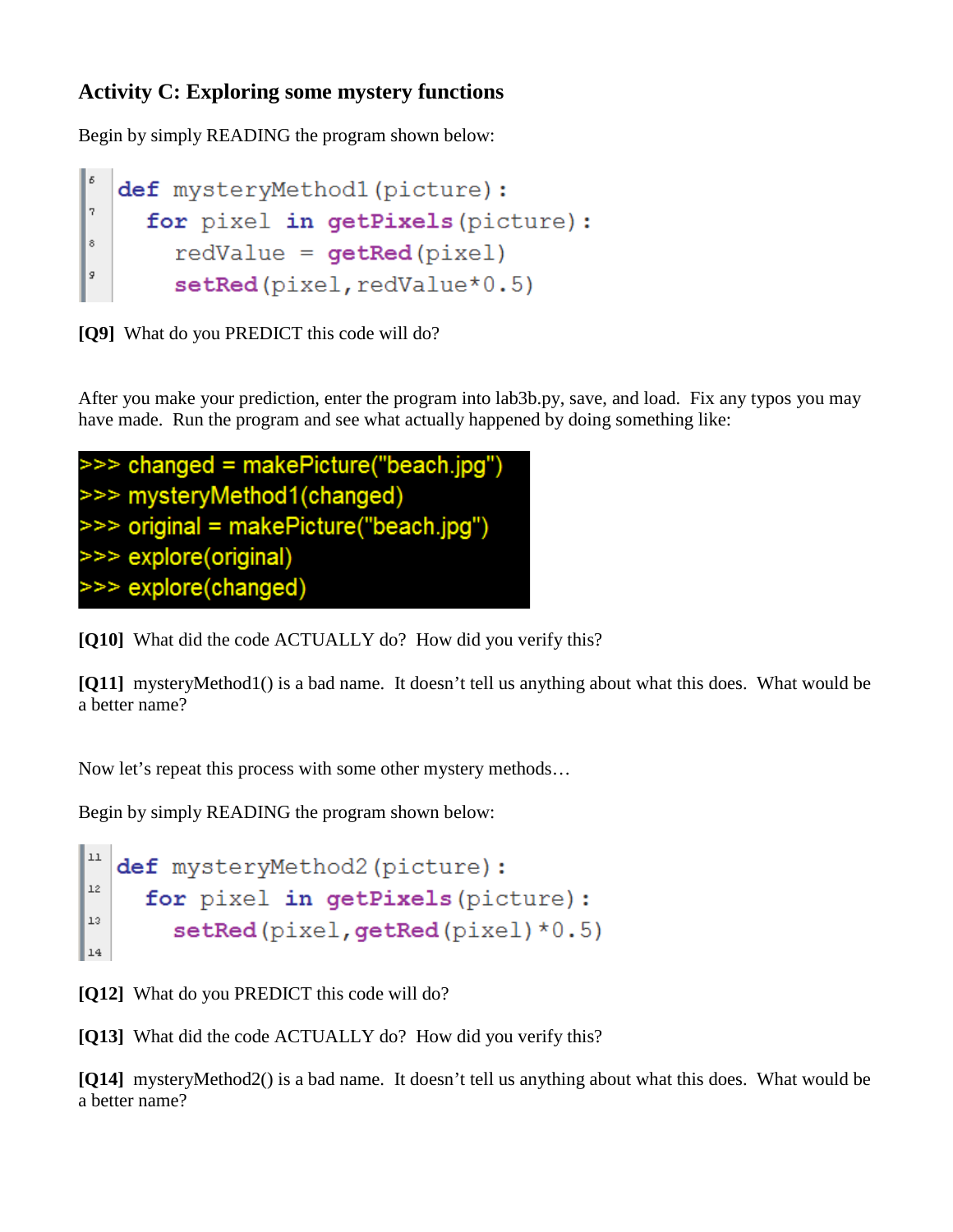Begin by simply READING the program shown below:

```
1.5\,def mysteryMethod3(picture):
1\deltafor pixel in getPixels (picture) :
^{\tt l7}setBlue(pixel, 0)
```
**[Q15]** What do you PREDICT this code will do?

After you make your prediction, enter the program into lab3b.py, save, load, and test.

**[Q16]** What did the code ACTUALLY do? How did you verify this?

**[Q17]** mysteryMethod3() is a bad name. It doesn't tell us anything about what this does. What would be a better name?

Begin by simply READING the program shown below:

```
19def mysteryMethod4(picture):
20for pixel in getPixels (picture) :
2\,\mathsf{1}r = qetRed(pixel)*1.2
22q = getGreen(pixel)*1.223
      b = getBlue(pixel)*1.224newColor = makeColor(r, q, b)2.5\,setColor(pixel, newColor)
```
**[Q18]** What do you PREDICT this code will do?

After you make your prediction, enter the program into lab3b.py, save, load, and test.

**[Q19]** What did the code ACTUALLY do? How did you verify this?

**[Q20]** mysteryMethod4() is a bad name. It doesn't tell us anything about what this does. What would be a better name?